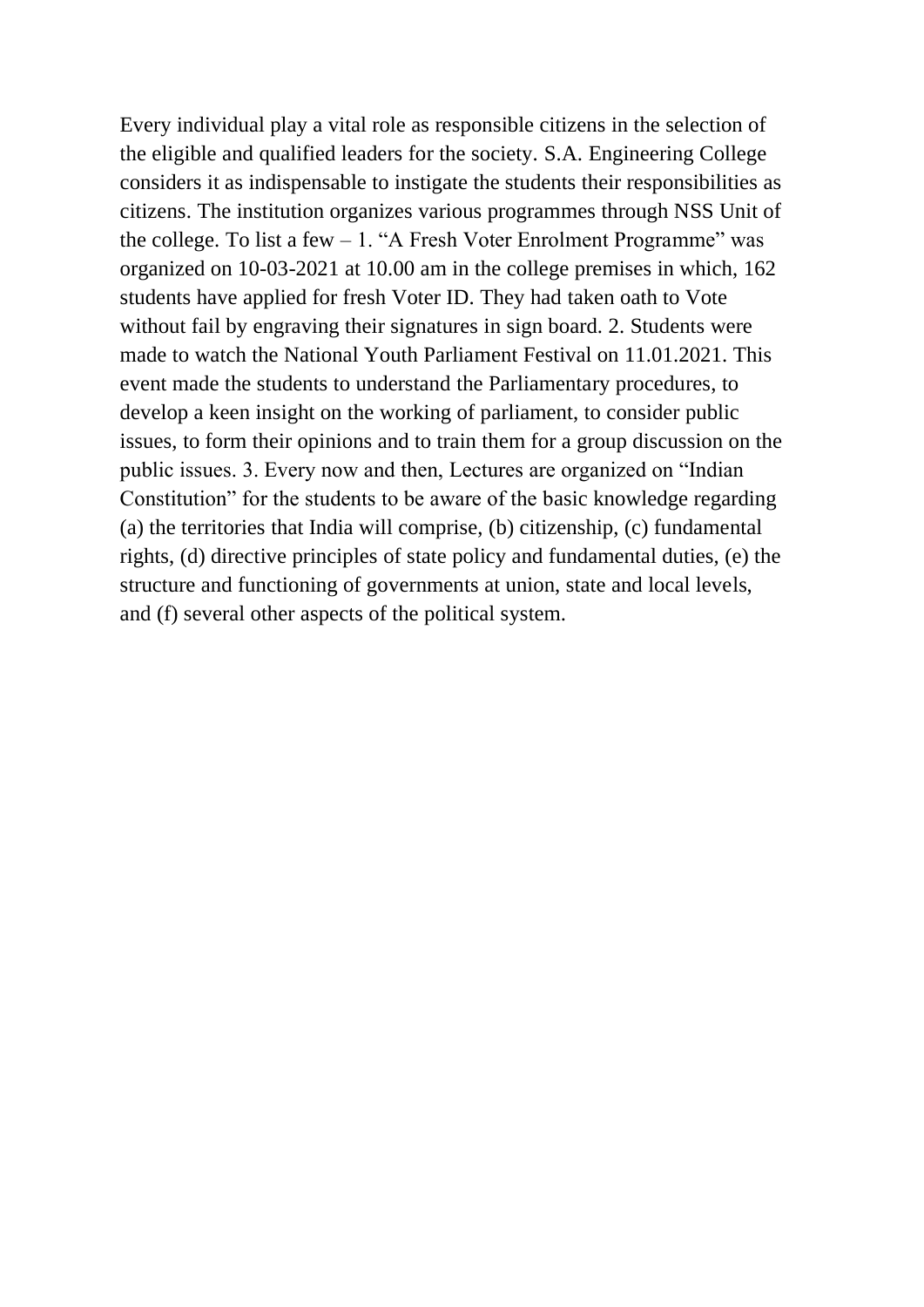#### **S.A.ENGINEERING COLLEGE, CHENNAI-77**

(AUTONOMOUS)

#### **NATIONAL SERVICE SCHEME**

### "FRESH VOTER ENROLMENT PROGRAMME" on 10-03-2021



Our College NSS unit, in coordination with Taluk office Poonamallee, has organized "Fresh Voter Enrolment Programme" on 10-03-2021 at 10.00 AM at ECE Seminar Hall. The chief guest Ms.Preethi Bhargavi, RDO, Poonamallee, Mr.Vijay Anand senior RI Poonamallee, have inaugurated the function and initiated enrolling a student in nysp.in web site for new Voter ID and created awareness on election. Principal Dr.G.S Kumaraswamy, Vice principal Dr.Ahammed Mudasar Ali have felicitated the function. Chief guest as well as students have taken oath to put Vote by putting their signature in sign board. Students were interested to enroll themselves for Voter ID. Totally 162 students from various department have applied for fresh voter card.

PRINCIPAL **PRINCIPAL** S.A. ENGINEERING COLLEGE POONAMALLEE - AVAIN ROAD, VEERARAGHAVAPURAM, "HIRUVERKADU, CHENNAI-600 077